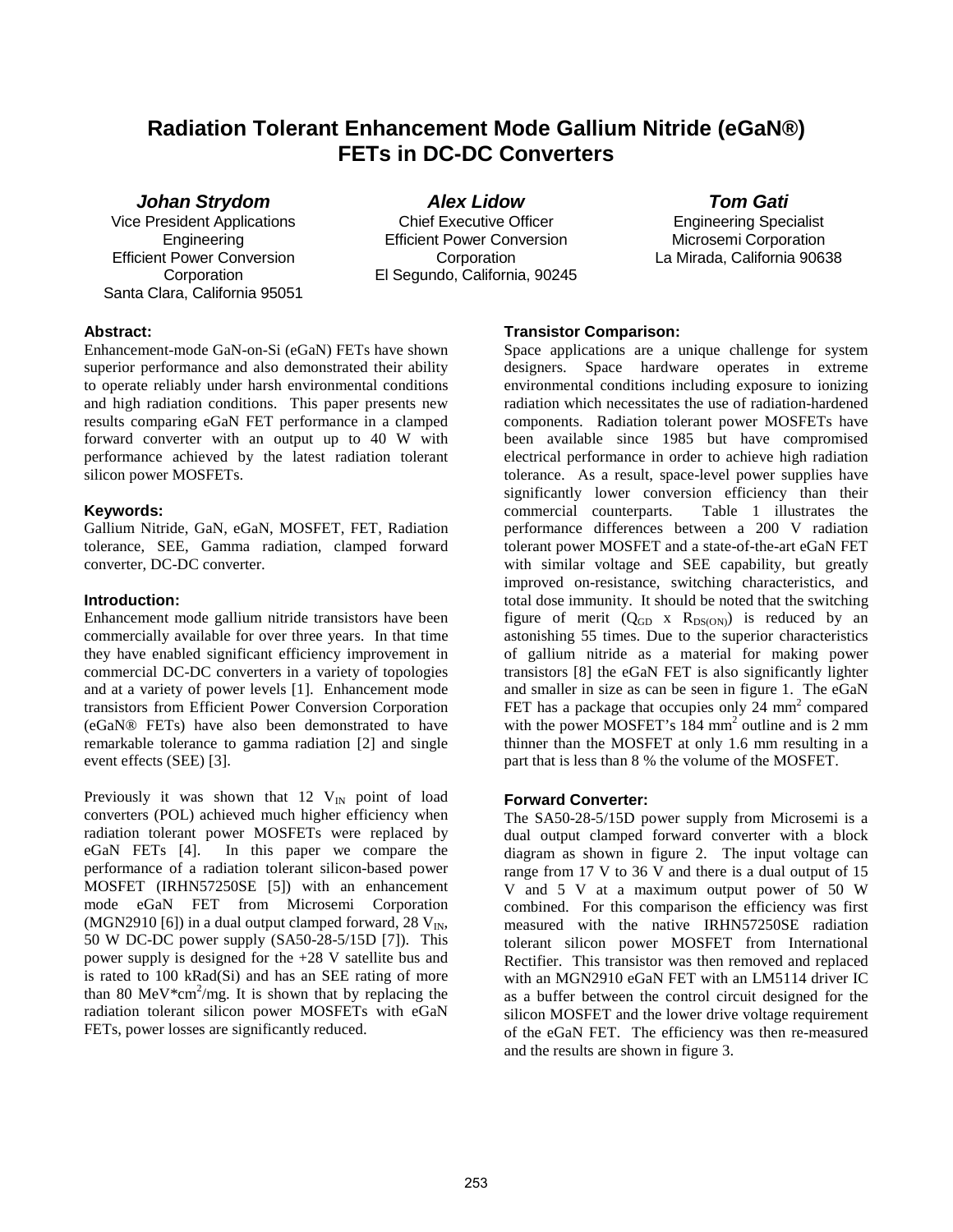Table 1: Comparison of key electrical and radiation characteristics between IRHN57250SE and EPC2910

|                                                | <b>MGN2910</b> | <b>IRHN57250SE</b> | <b>Units</b> | <b>Performance Ratio Method</b> |                |
|------------------------------------------------|----------------|--------------------|--------------|---------------------------------|----------------|
| <b>BV<sub>DSS</sub></b>                        | 200            | 200                | v            |                                 |                |
| $R_{DS(ON)}$                                   | 0.025          | 0.06               | $\Omega$     | $\overline{2}$                  |                |
| $\mathsf{Q}_{\mathsf{G}}$                      | 7.5            | 132                | nC           | 18                              |                |
| $Q_{GS}$                                       | $\overline{2}$ | 45                 | nC           | 23                              |                |
| $Q_{GD}$                                       | 2.6            | 60                 | пC           | 23                              |                |
| $\mathbf{Q}_{\mathsf{G}}$ *R <sub>DS(ON)</sub> | 0.19           | 7.9                | $nC-\Omega$  | 42                              |                |
| $Q_{GS}$ *R <sub>DS(ON)</sub>                  | 0.05           | 2.7                | $nC-\Omega$  | 54                              |                |
| $Q_{GD}$ <sup>*</sup> $R_{DS(ON)}$             | 0.065          | 3.6                | $nC-\Omega$  | 55                              |                |
|                                                |                |                    |              |                                 | MIL-           |
| Demonstrated                                   |                |                    |              |                                 | <b>STD750E</b> |
| SEE SOA at 84                                  | 190            | 200                | v            | 1                               | Method         |
| LET $(Va=0 V)$                                 |                |                    |              |                                 | 1080           |
|                                                |                |                    |              |                                 |                |
|                                                |                |                    |              |                                 | MIL-           |
| Demonstrated<br><b>TID Capability</b>          | >1000          | 1                  | kRAD(Si)     | >1000                           | <b>STD750E</b> |
|                                                |                |                    |              |                                 | Method         |
|                                                |                |                    |              |                                 | 1019           |



Figure 1: Size comparison between MGN2910  $(24mm^2)$  and IRHN57250SE (184 mm<sup>2</sup>).

The overall system efficiency was improved between 2.5% and 3.5%, but the losses related just to the switching transistor were reduced by 60% as shown in figure 4. Figure 5 shows a breakdown of these losses in the two different transistors at light, medium, and heavy loads. Judging by the small conduction losses associated with the eGaN FET and similar output capacitance losses, designers could reduce cost without degrading efficiency by using an even smaller eGaN FET such as the MGN2912. Even though the chosen eGaN FET is a larger equivalent device with about 40 % the  $R_{DS(ON)}$  of the MOSFET, its switching losses are still about a quarter of that of the MOSFET. Future eGaN FETs based radiation tolerant converters can reduce size through increasing the switching frequency and thus reducing the size of the magnetic (transformers and inductors) and capacitors, thus resulting in an even smaller, lighter overall converter.



Figure 2: Block diagram of SA50-28-5/15D dual output clamped forward converter from Microsemi Corp.



Figure 3: Efficiency comparison between standard SA50-28-5/15D dual forward converter with IRHN57250SE radiation tolerant MOSFET compared with MGN2910 eGaN FET.



Figure 4: Power losses related to the switching transistor for eGaN FETs compared with radiation tolerant MOSFETs.